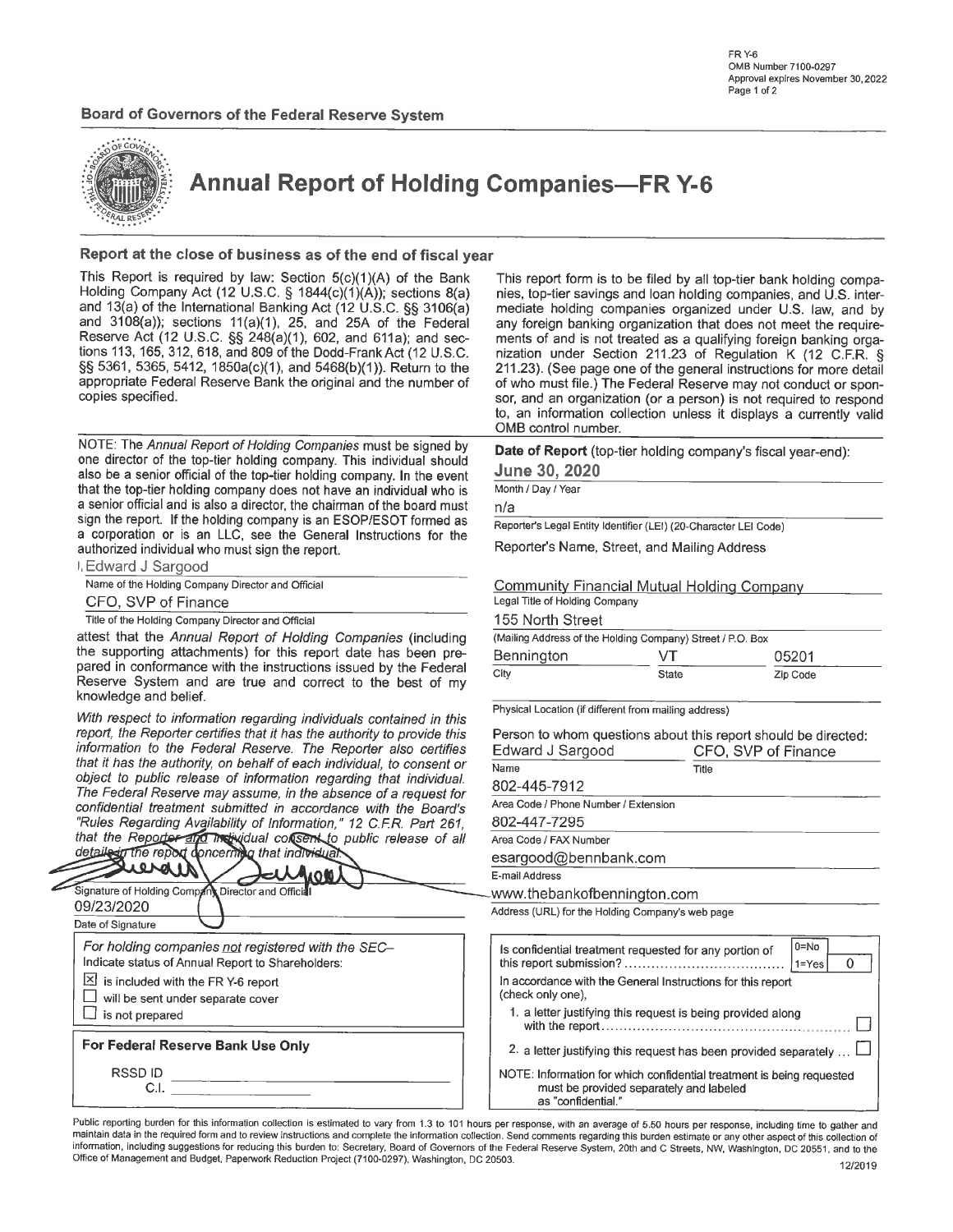Form FRY-6

Community Financial Mutual Holding Company

155 North Street

Bennington, VT 05201

LEI: None Exists

Fiscal Year Ending June 30, 2020

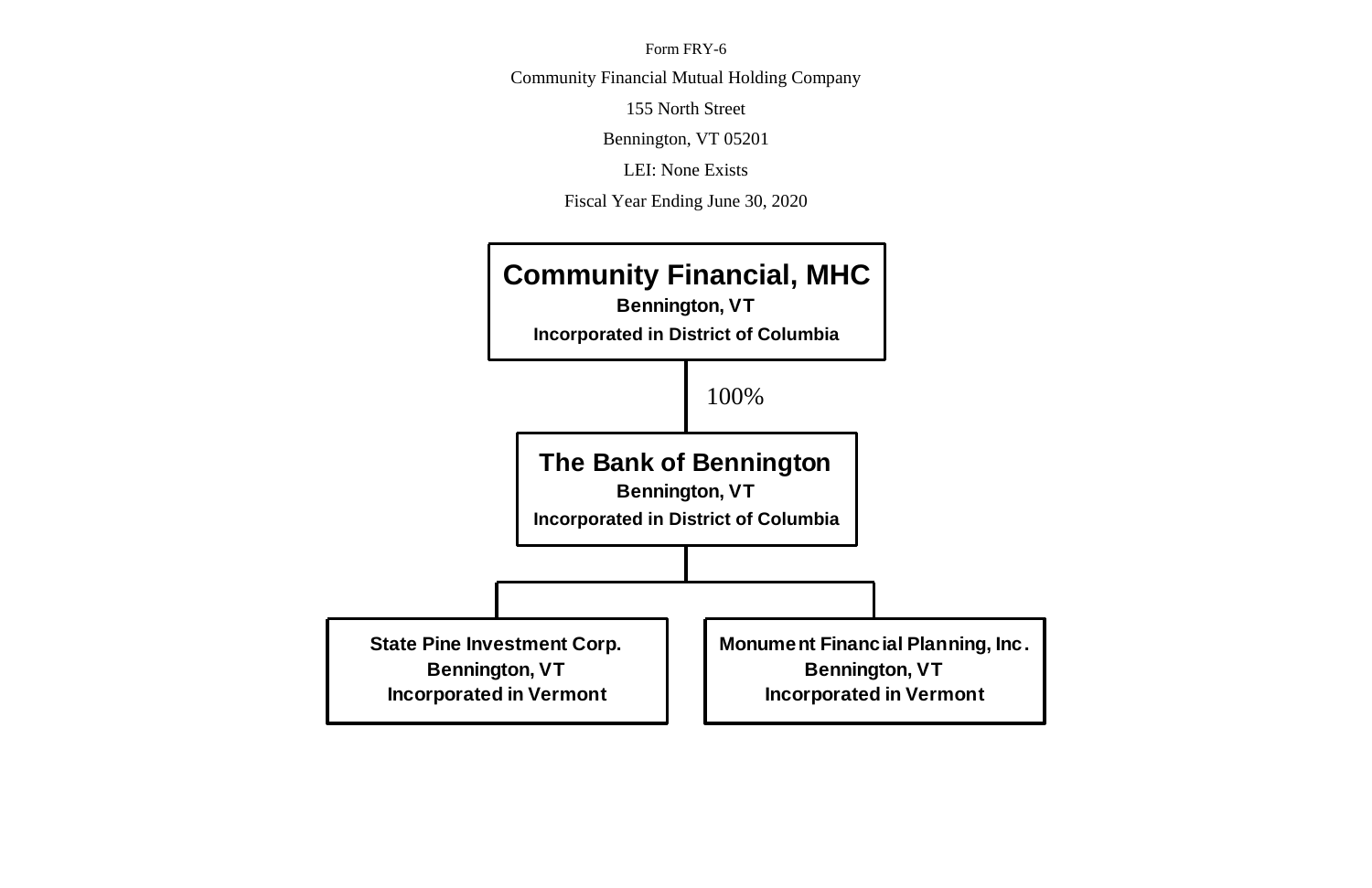Report Item 2b:

The Bank of Bennington

- Main Office: 155 North Street Bennington VT 05201 802-442-8121
- Branches: 78 Center Hill Rd Manchester Center VT 05255 802-362-4760

3198 Route 7A Arlington, VT 05250 802-375-2319

32 Phyllis Lane Bennington, VT 05201 802-445-3123

143 Woodstock Ave Rutland, VT 05701 802-774-5085